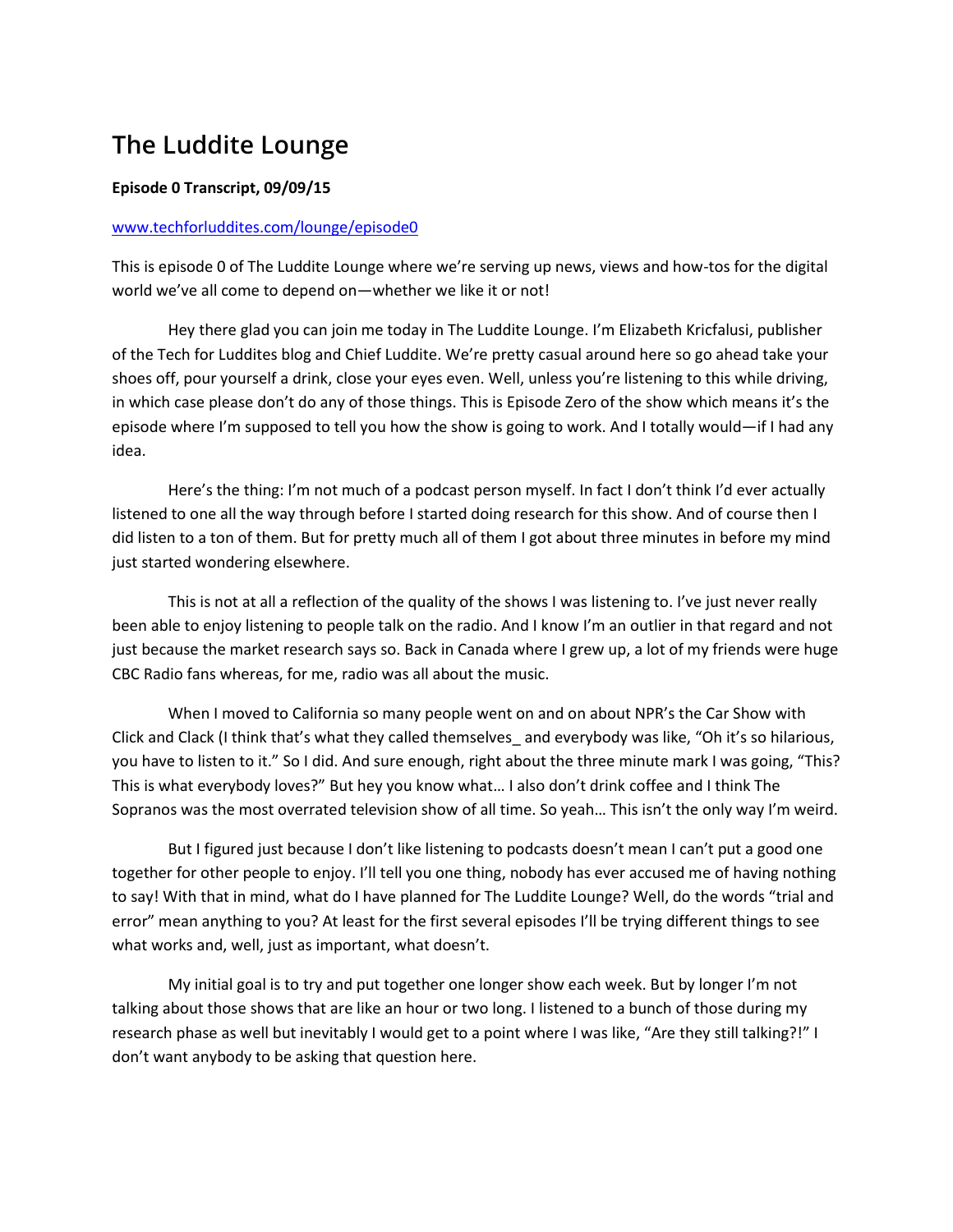By longer I'm thinking somewhere between twenty and thirty minutes. During that time I'll look at current tech news stories—those that are related to topics I write about a lot on T4L and those that aren't. You know, if I think it's going to be interesting to my listeners. I do hope to include guest hosts for some shows as well as find some interesting folks to interview. And I'd like to include at least one tech tip per episode.

I'd also *really* like to include my readers'/listeners' voices on the show. I've actually set up a page on the website where you can record a message to me. It could be a question, a tip, feedback about the show, feedback about the blog, or pretty much anything you want really. Just head over to ludditelounge.com, you'll see a link to where you can leave the message and—who knows?—maybe you'll even hear yourself on the show in the not too distant future.

Then in between these longer episodes I'm going to try and put together a couple of really short segments. One of which I am calling Five Five Tech, meaning I'll be covering five topics in five minutes. This could be a good way to share interesting tech tidbits I pick up while going about my daily business and then you can find more links to the information in the show notes afterwards. And to test it out, I'm going to do my first Five Five Tech segment right now. I've got my five topics… here goes.

Number one, movies at Netflix. There's now an extension for the Chrome browser called Showgoers and what it does is, it lets two or more people watch the same movie in-sync from different locations. You both have to be signed in to Netflix, you both need the Chrome extension and then you'll see there's a little icon of 3D glasses in the top right. When you click that, a little thing comes up saying, "Start a sync session." They'll give you a link, you can email it to the person you want to watch the movie with, and then you click "Begin Sync" and that's all there is to it.

It will have a little window where you can send text messages to each other to make snarky comments or swoon over George Clooney or whatever it is you like to do when you're watching a movie together. I haven't tried it out myself yet but you can go to The Luddite Lounge and find a link to learn more about it.

Number two, Instagram. I've written before about how I don't really get this app but they've really been going big-time over the last couple of weeks with some new upgrades. One of the big ones and one of the ones I actually complained about when I did write about it is that you don't just have to use square images anymore. Now if you already have images on your phone or your computer that you're uploading, you can do them if they're portrait or landscape and they won't crop them and you don't have to have those stupid black bars on either side. That's cool, I think that's a really good idea.

Another upgrade that they've made is that you can now actually share other people's images. It only lets you share it via direct message and when you send a direct message you're limited to 15 people you can send it to. You need version 7.5 or higher of Instagram and you will see a little arrow icon now beside the Comment and Like icons. It will still maintain the privacy settings that the owner of the picture has attached to it. If they have made it private that it can't be seen by certain people then that's going to stay true even when you share it.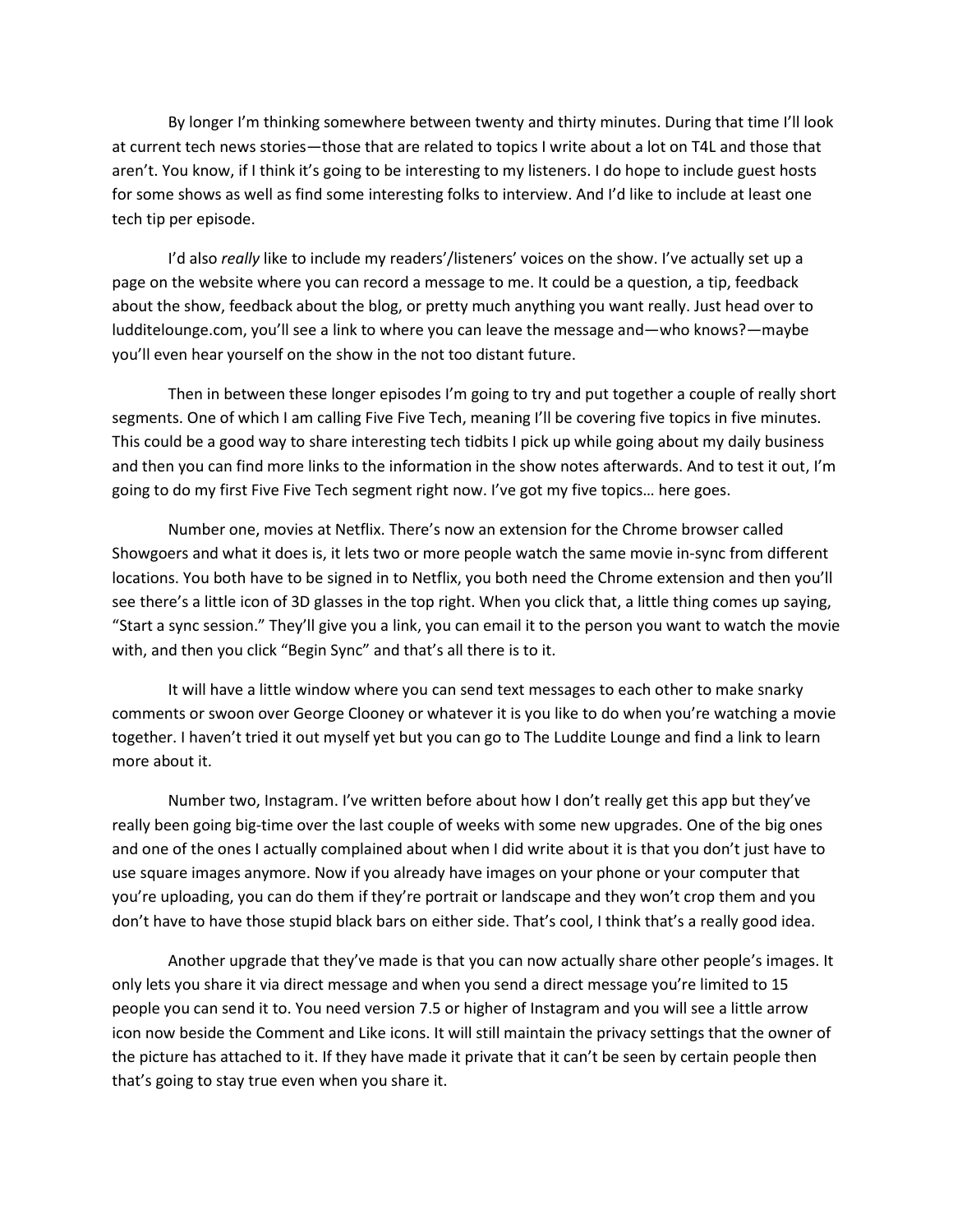Number three, a big new story this past week that came out is if you use a baby monitor and it is connected to the Internet—for example you can watch what your kiddos are doing when you're at work—they are really vulnerable to hacking attacks. This security company spent a year looking at the nine top models of Internet-connected baby monitors and after giving them a grade, eight of them came away with an F and one came away with a D in terms of overall security. Definitely head over to the show notes, click the link and check out to see if your monitor is one of the ones you have to worry about and learn more about the whole situation. Kind of scary and creepy unfortunately.

Number four. Speaking of babies, we'll talk about something a little nicer which is congratulations to Yahoo CEO Marissa Mayer. She announced in the last week or so that she will be giving birth to twin girls due in December. She already has a young son. Now there's a lot of talk and chatter over the Interwebs about the maternity leave she's taking because she said she's only going to take a couple of weeks and, of course, people have to feel the need to weigh in on that.

I am not one of those people. Any woman who's at that level and she is running a multi-billion dollar company and she's having a family, I've got to support whatever choices she's making and hey… Two new babies in the world in December, never a bad thing. So congratulations to Marissa and the rest of her family on this great news.

Number five in today's Five Five Tech segment. We all know that the next big Star Wars movie, Star Wars: A Force Awakens is opening on December  $18<sup>th</sup>$ . And so between now and then you are going to be flooded with all sorts of stories especially about related merchandise. The number of things I've just seen in the past week online from a BB-8 Droid toy that's \$150… I'm not going to be buying that. There's a drone that looks like the Millennium Falcon that's actually pretty cool to me.

I'm not going to talk about the toys and the money making hoopla. Instead I saw something really cool this week. Now apparently for a while now there's been a real thing, which was the Shakespeare Star Wars parodies. I forgot to write the author's name down here so I don't remember the name of the author but I'll put that in the show notes. What they've done is they've put together an actually sonnet generator.

You go to this website, they ask you four different questions. Number one, what would you like to title your sonnet? Number two, original trilogy or prequel trilogy? Number three it says, would you rather rhyme the word heart with the word art or the word part? Number four, what's your preferred romantic destination, Tatooine or Naboo? After you've answered those four questions you will get your own personalized sonnet and if you want to see the one that I've put together,r guess where you're going to go and find that? You got it… the show notes.

That's the end of today's Five Five Tech. You can find related links to all of these stories in the show notes at ludditelounge.com for Episode Zero.

And I guess that's it then for Episode Zero. Despite the lack of clarity—or maybe because of it— I'm really very excited to be launching The Lounge. Smiley face!